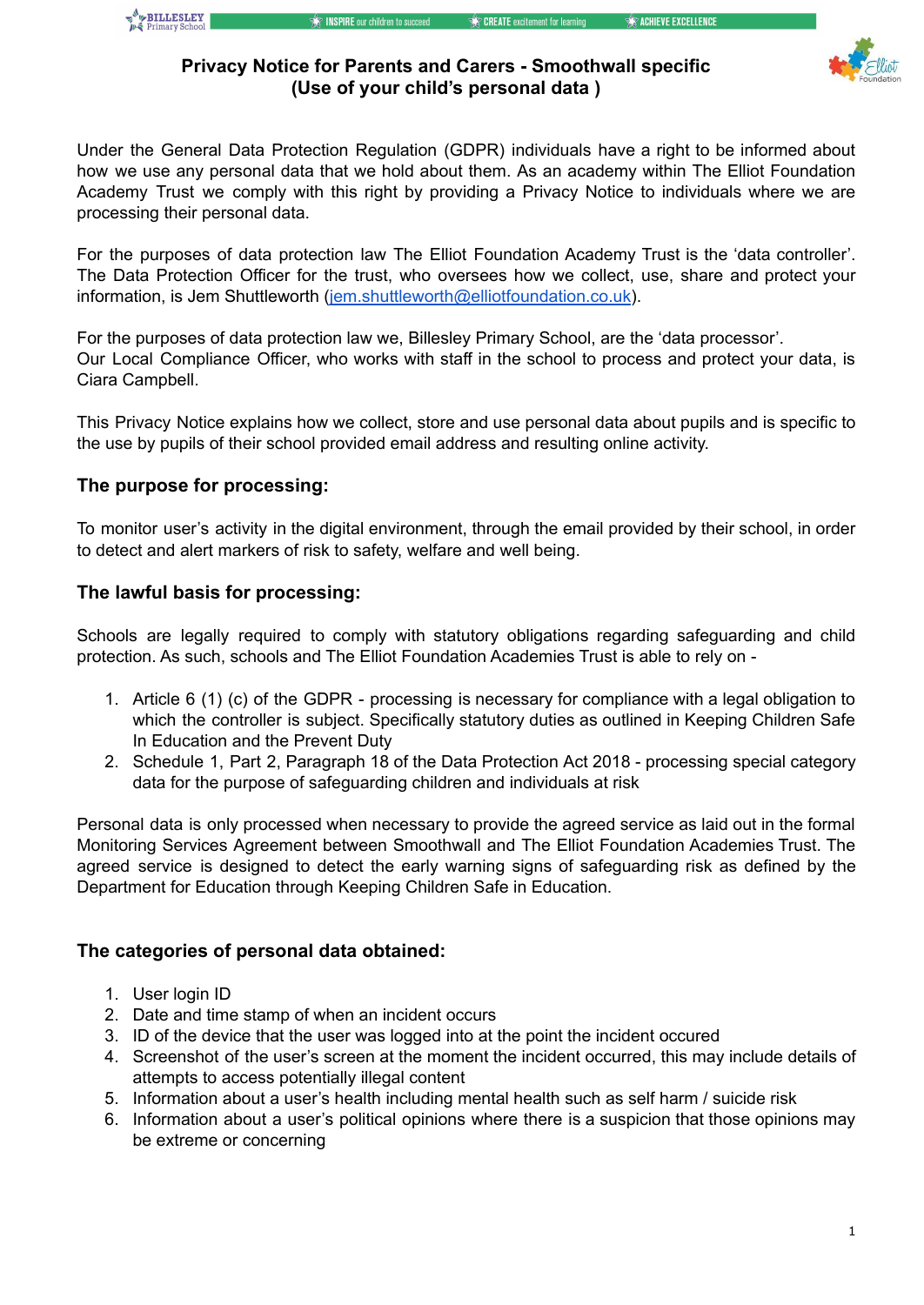

### **Privacy Notice for Parents and Carers - Smoothwall specific (Use of your child's personal data )**

Smoothwall will only capture user activity where a marker of suspected inappropriate activity or behaviour, which may impact the welfare and wellbeing of an individual or is illegal, is detected. Smoothwall does not record all user activity nor capture details of apparently benign activity.

Smoothwall does not record the name of the user. User login IDs are assigned by the school and it is the responsibility of the school to ensure that all documentation that links user login IDs to individuals is held securely and treated confidentially.

Smoothwall monitoring of user activity is mandatory for all those with a school provided email address.

## **How Smoothwall store this personal data:**

- 1. All recorded data is held on dedicated servers located in an ISO 27001 accredited data centre
- 2. Recorded data is primarily held in the UK, and may be accessed by Smoothwall Inc in the USA. Any transfer of data to the USA is adequately protected by ensuring that there is an appropriate contract in place or that the party to which the data is being sent meets a specified privacy standard
- 3. All Smoothwall Behaviour Analysts operate from a UK based, physically secure, ISO 27001 accredited laboratory

### **The retention periods for this personal data:**

- 1. Smoothwall will retain screenshots and reports for up to 15 months from the date of an incident
- 2. The Elliot Foundation Academies Trust will retain screenshots / reports for 6 months from the date of an incident
- 3. The Elliot Foundation Academies Trust will retain reports from subsequent investigation for no longer than is necessary to support any ongoing process including, but not limited to, criminal proceedings
- 4. The Elliot Foundation Academies Trust retains data about pupils in line with statutory timeframes and no longer than is necessary

#### **Who we share this data with:**

We do not share information about your child with any third party unless the law and our policies allow us to do so.

Where it is legally required or necessary in response to a cause for concern (and it complies with data protection law) we may share this personal information about your child with:

- 1. Police forces, courts and tribunals
- 2. National Health Service
- 3. Local Authority identified departments

#### **Requesting access to your child's personal information:**

Individuals have a right to make a 'subject access request' (SAR) to gain access to personal information that the school holds about them.

Parents/carers can make a request with respect to your child's data where the child is not considered mature enough to understand their rights over their own data (usually under the age of 12).